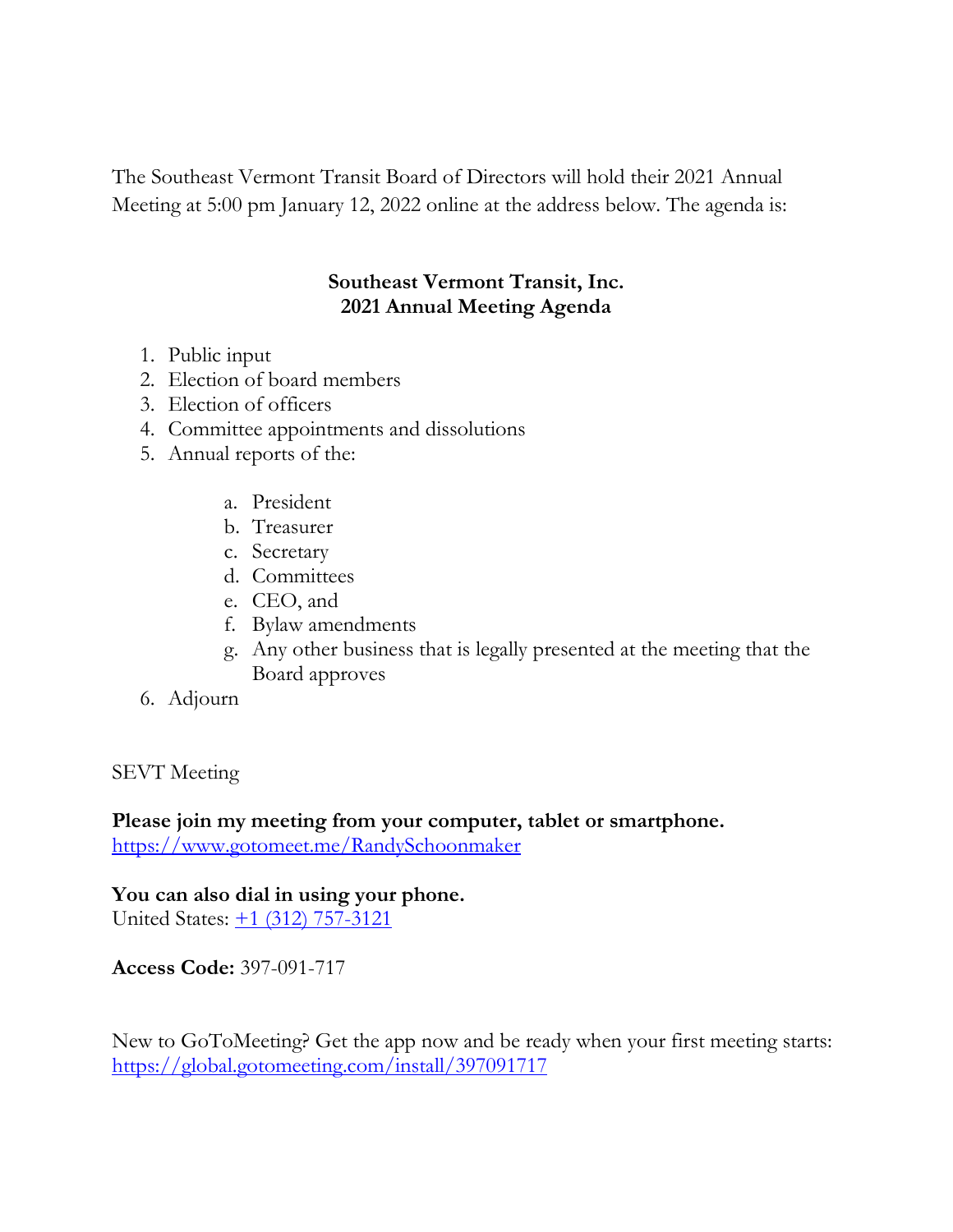### **FY21 SEVT Annual Report Executive Summary**

Southeast Vermont Transit (SEVT) completed its sixth full year of operation in Fiscal 21 (July 1, 2020-June 30, 2021). This annual report executive summary briefly outlines key events during this period.

#### **Financial summary**

The Company continued to receive substantial financial support from the Vermont Agency of Transportation (VTrans). However, the cancellation of winter seasonal routes and the loss of fare income because of the pandemic reduced SEVT's local income by \$306,885.

| FY21 Operating Financials       |           |
|---------------------------------|-----------|
| excludes depreciation           |           |
|                                 |           |
| <b>Operating Revenue</b>        | 5,111,024 |
| <b>Operating Expense</b>        | 4,794,425 |
| Difference                      | 316,599   |
| Local capital match             | 99,675    |
| Mortgage interest and principal | 123,833   |
| Net Operating Surplus/Deficit   | 93,091    |

The FY21 audit is still progressing but completion delayed by additional testing requirements imposed on the audit due to stimulus funding.

#### **Operations summary**

FY21 was a normal year in terms of operations and ridership until March 15, 2020, when the pandemic hit.

Like the rest of the world, the pandemic had a substantial effect on the Company. SEVT cut routes, continued sanitizing and hygiene programs, met constantly with our peers and partners, and worked very closely with VTrans and the Vermont Department of Health. Company properties were closed to the public, some staff chose not to work, and some worked from home. SEVT lost many drivers due to fear of the virus and early retirement, and as a result several winter seasonal routes were cut.

On February 1, 2021, SEVT re-instated Medicaid services in Windham County, and on March 1, 2021 Medicaid service in Windsor County was resumed. Both transitions from the previous providers were seamless and successful. VTrans provided significant financial support to provide SEVT with the capital resources necessary to meet Medicaid criteria. Medicaid substantially increases the scope of services and the need for additional drivers and volunteers. New staff were hired in Bennington and Rockingham, and a new bus storage facility was leased in Brattleboro.

The Company re-branded the Current division as the Rockingham division, and the MOOver division as the Wilmington division. Both regions are now marketed as The MOOver. A significant effort was accomplished to put all new graphics on 26 Current buses, as well as new bus schedules and signs at bus stops; new brochures; and a new single website. The effect on staff and riders was very positive, and the Company's social media programs were also updated and made much more effective.

The opportunities to expand winter resort services were increased in FY21 by interest from Stratton and Okemo to have SEVT provide service in FY22.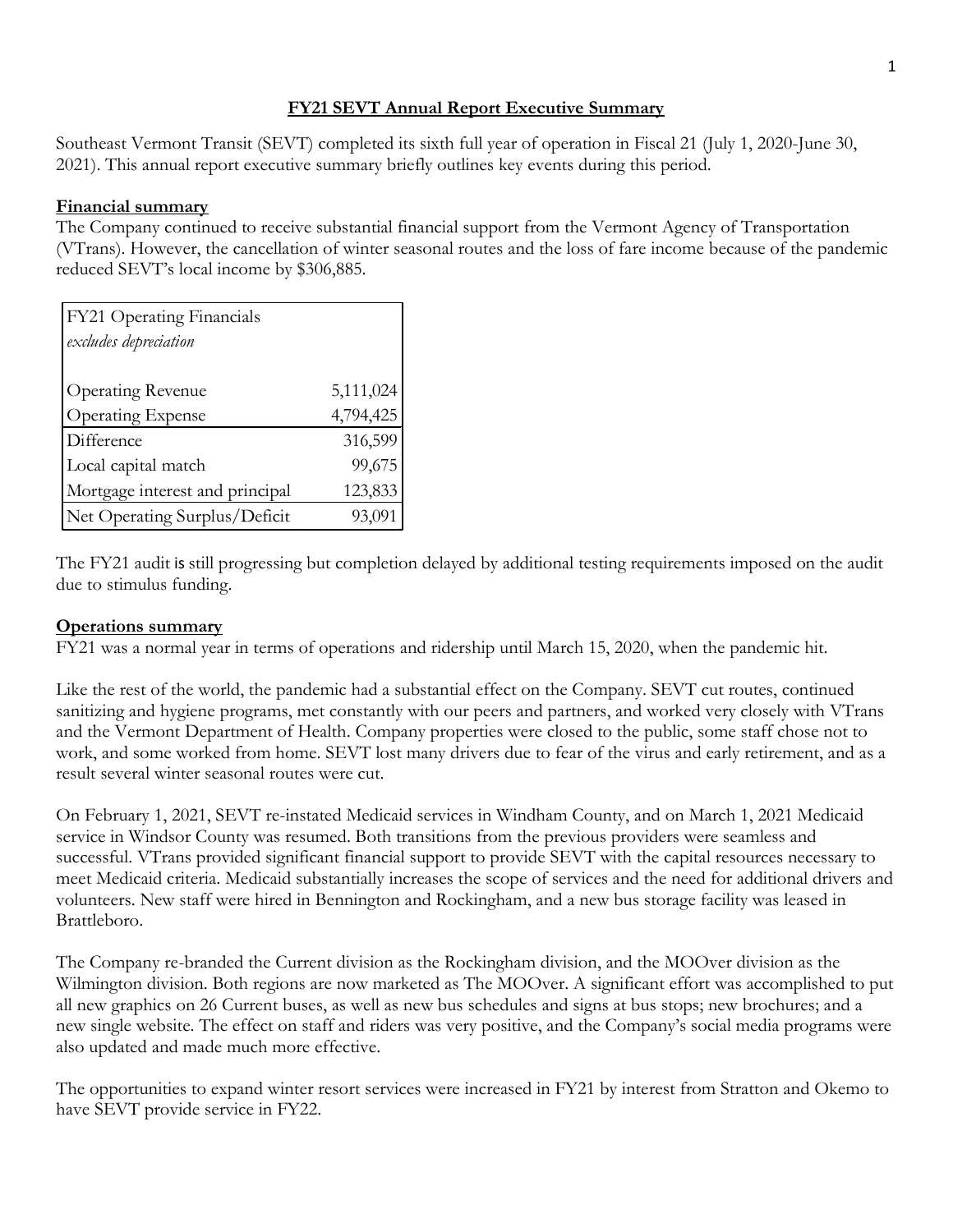The Company became involved in two regional projects in FY21, both sponsored by the Boston Federal Reserve Bank. The Welcoming Communities Challenge in Brattleboro is attempting to recruit legal refugees into Windham and Bennington Counties as both a cultural diversification goal and an increase in the regional work force goal. The Working Communities Challenge group in Springfield is working to improve the skills and the size of the local work force through a number of initiatives. Both programs require an essential public transit element.

Microtransit and the electrification of the fleet are major initiatives taking place at SEVT. Two studies financed by VTrans and one produced through the Town of Ludlow were granted or started in FY21. Fleet electrification has been underway for several years in Vermont, and SEVT is included in the planning and procurement of electric vehicles going forward.

### **Capital**

The Company was granted its largest non-construction capital program ever by VTrans in FY21. The Rockingham facility expansion program was finished in the spring 2021, along with substantial facility and equipment capital projects. VTrans provided extensive capital to facility SEVT's re-entry into the Medicaid program.

| FY21 Capital                          |         |         |        |           |
|---------------------------------------|---------|---------|--------|-----------|
|                                       | Federal | State   | Local  | Total     |
| Four 14-seat buses                    | 315,226 | 36,719  | 37,861 | 389,806   |
| One 34-seat bus                       | 151,736 | 18,967  | 24,466 | 195,170   |
| RouteMatch annual charges             | 6,300   | 788     | 788    | 7,875     |
| RouteMatch tablet data charges        | 1,600   | 200     | 526    | 2,326     |
| Undercoating machine                  | 2,810   | 351     | 351    | 3,513     |
| Re-branding effort                    | 156,000 | 19,500  | 19,658 | 195,158   |
| Purchase eight used Medicaid vehicles |         | 51,736  |        | 51,736    |
| New phone system                      | 38,400  | 4,800   | 4,858  | 48,058    |
| Dispatch radios                       | 7,200   | 900     | 910    | 9,010     |
| Six new computers                     | 6,318   | 790     | 790    | 7,897     |
| Five desk and chairs                  | 2,200   | 275     | 747    | 3,222     |
| Computer set-up and networking        | 2,940   | 368     | 368    | 3,675     |
| Office renovations and new carpet     | 36,000  | 4,500   | 4,653  | 45,153    |
| 15 new tablets                        | 4,800   | 600     | 600    | 6,000     |
| DPF & Injector Cleaning Machine       |         | 7,076   |        | 7,076     |
| Plow truck, plower, sander            |         | 59,587  |        | 59,587    |
| Snow scraper                          |         | 20,550  |        | 20,550    |
| LED garage lighting                   | 4,800   | 21,350  | 600    | 26,750    |
| Surveillance system                   | 20,000  | 8,250   | 2,500  | 30,750    |
| Bus wash not covered by earmark       |         | 41,615  |        | 41,615    |
| Total FY21 Capital                    | 756,331 | 298,921 | 99,675 | 1,154,928 |

### **Ridership**

FY21's ridership was the lowest on record due to the pandemic. Service was cancelled or changed on several routes as a result of decreased riders and significant loss of drivers. The public continued to be wary of riding public transit nationwide despite SEVT's marketing and cleaning/disinfecting efforts. However, Medicaid ridership substantially increased SEVT ridership, and will continue to grow in successive years.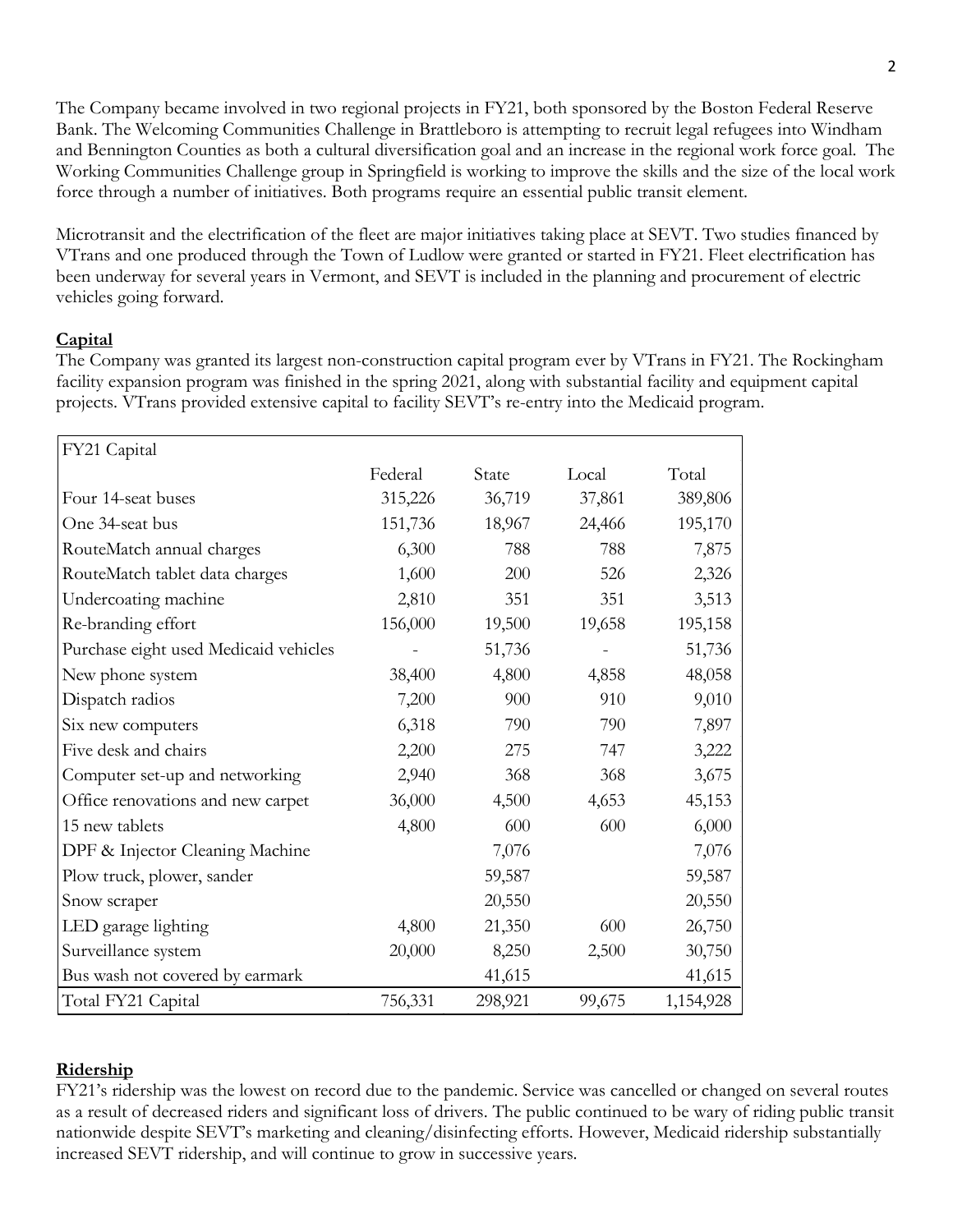| FY21 Ridership                |                |         |           |                            |            |           |
|-------------------------------|----------------|---------|-----------|----------------------------|------------|-----------|
| Rockingham                    |                |         |           | best since SEVT was formed |            |           |
| <b>Fixed Routes</b>           | 21             | 20      | <u>19</u> | <u>18</u>                  | <u>17</u>  | <u>16</u> |
| White 7                       | 16,108         | 20,271  | 17,541    | 11,462                     | 10,933     | 12,033    |
| Red 4                         | 31,106         | 26,309  | 26,401    | 24,104                     | 26,506     | 29,726    |
| Blue 5                        |                | 10,427  | 13,482    | 19,786                     | 18,377     | 19,480    |
| Springfield Intown 1          | 8,686          | 12,689  | 12,630    | 10,903                     | 7,037      | 5,625     |
| BF Intown 2                   | 2,346          | 2,384   | 2,755     | 3,138                      | 1,847      | 2,019     |
| Bellows Falls-Brattleboro 53  | 9,609          | 9,610   | 14,065    | 14,227                     | 11,429     | 11,718    |
| Bellows Falls-Ludlow 57       | 3,531          | 6,703   | 7,578     | 6,277                      | 5,516      | 7,083     |
| Bellows Falls-Springfield 55  | $\overline{a}$ | 3,990   | 5,013     | 4,557                      | 2,990      | 2,418     |
| 71 DHMC                       | 3,428          | 6,066   | 7,607     | 7,088                      | 8,069      | 8,324     |
| 72 DHMC                       | 4,290          | 6,978   | 8,185     | 8,375                      | 10,185     | 12,115    |
| 73 Dartmouth College          | 2,284          | 5,025   | 6,673     | 8,514                      | 10,750     | 11,318    |
| 74 Dartmouth College/VA       | 1,000          | 4,110   | 5,244     | 5,215                      | 5,698      | 7,153     |
| Chester 101                   | 448            | 441     | 544       | 688                        | 607        | 800       |
| Subtotal Fixed Routes         | 82,836         | 115,003 | 127,718   | 124,334                    | 119,944    | 129,812   |
|                               |                |         |           |                            |            |           |
| <b>Winter Routes</b>          | 21             | 20      | <u>19</u> | <u>18</u>                  | <u>17</u>  | <b>16</b> |
| Okemo 61                      | 763            | 1,554   | 1,748     | 1,619                      | 2,233      | 1,059     |
|                               |                |         |           |                            |            |           |
| Total Rockingham Fixed Routes | 83,599         | 116,557 | 129,466   | 125,953                    | 122,177    | 130,871   |
|                               |                |         |           |                            |            |           |
| <b>Demand Response Routes</b> | 21             | 20      | <u>19</u> | <u>18</u>                  | <u> 17</u> | <u>16</u> |
| Medicaid Bus                  | 9,928          |         |           | 13,792                     | 28,692     | 30,029    |
| E&D Bus                       | 3,504          | 4,789   | 8,548     | 10,905                     | 11,109     | 15,092    |
| Other                         |                | 11      | 341       |                            |            |           |
| ADA                           | 917            | 1,443   | 1,391     | 975                        | 763        | 410       |
| General public                | 110            | 470     | 550       | 1,849                      | 2,552      | 3,816     |
| <b>Total Demand Response</b>  | 14,459         | 6,713   | 10,830    | 27,521                     | 43,116     | 49,347    |
|                               |                |         |           |                            |            |           |
| Volunteer & Other             | 21             | 20      | 19        | <u>18</u>                  | <u>17</u>  | <u>16</u> |
| Medicaid & Hardship Volunteer | 11,797         |         |           | 63,388                     | 96,880     | 65,961    |
| E&D volunteer                 | 9,268          | 18,255  | 26,525    | 13,697                     | 8,562      | 16,490    |
| Other - Holt Grant, etc.      | 322            | 370     | 639       | 356                        | 45         |           |
| ADA                           | 809            | 4,130   | 4,639     | 2,393                      | 23         |           |
| General public                | 105            |         |           |                            |            |           |
| Total Volunteer & Other       | 22,301         | 22,755  | 31,803    | 79,834                     | 105,510    | 82,451    |
|                               |                |         |           |                            |            |           |
| <b>Total Rockingham</b>       | 120,359        | 146,025 | 172,099   | 233,308                    | 270,803    | 262,669   |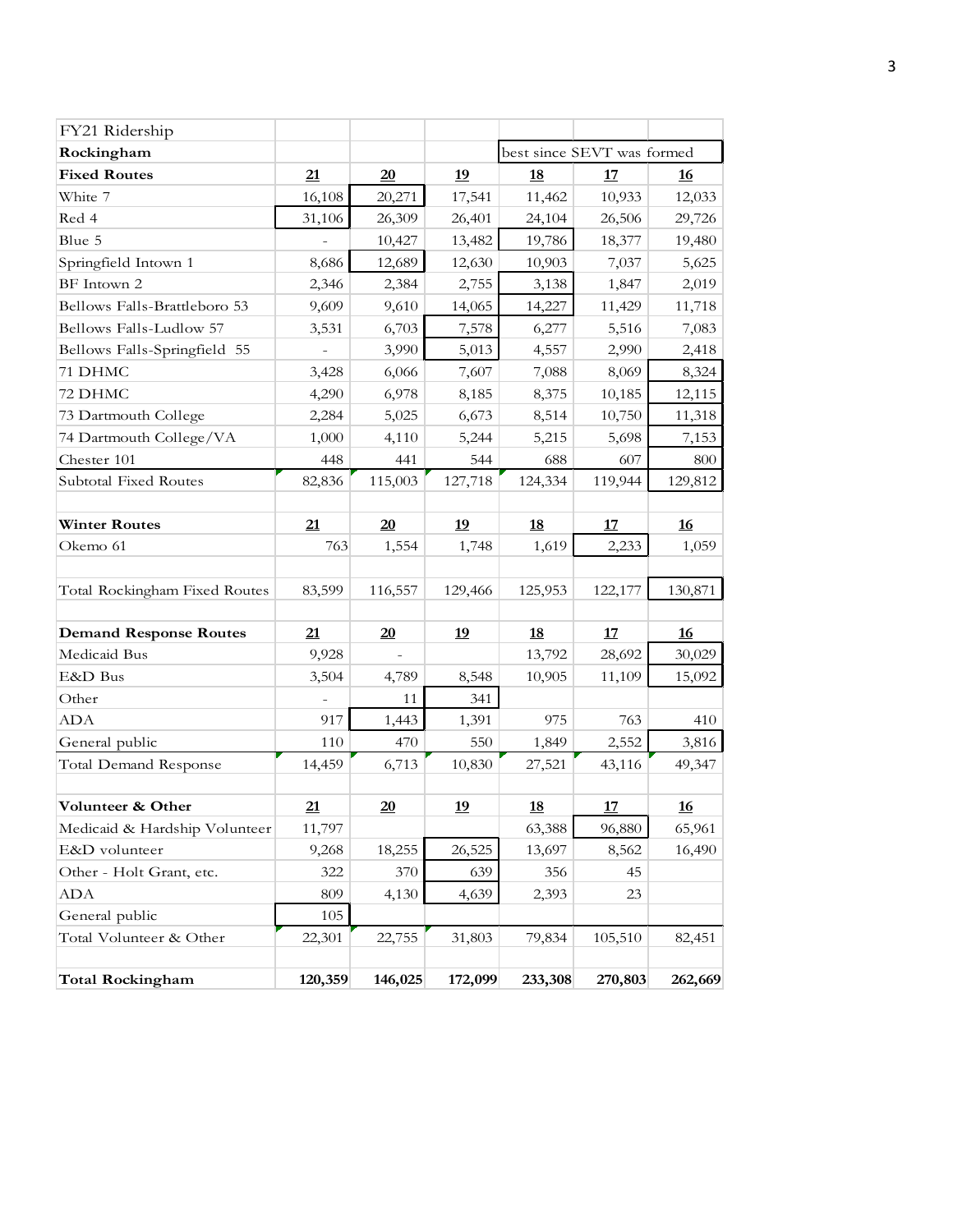| Wilmington                    | 21             | 20       | 19        | <u>18</u> | 17        | <u>16</u> |
|-------------------------------|----------------|----------|-----------|-----------|-----------|-----------|
| <b>Year Round Routes</b>      |                |          |           |           |           |           |
| MOOver                        | 16,502         | 79,888   | 86,818    | 93,808    | 76,871    | 79,030    |
| West Dover                    | 798            | 2,264    | 3,340     | 3,688     | 2,318     | 2,887     |
| Readsboro                     | 1,863          | 3,384    | 3,171     | 4,872     | 6,698     | 6,325     |
| Brattleboro                   | 5,275          | 17,449   | 22,112    | 24,683    | 25,905    | 25,831    |
| Bennington                    | 1,210          | 2,424    | 2,787     | 2,627     | 2,255     | 2,329     |
| Total Year Round Routes       | 25,648         | 105,409  | 118,228   | 129,678   | 114,047   | 116,402   |
|                               |                |          |           |           |           |           |
| <b>Winter Routes</b>          | 21             | 20       | <u>19</u> | <u>18</u> | <u>17</u> | <u>16</u> |
| Timber Creek                  | $\theta$       | 21,954   | 24,728    | 23,328    | 23,545    | 15,422    |
| Mount Snow                    | 13,835         | 37,720   | 46,294    | 42,038    | 39,723    | 32,500    |
| Greenspring                   |                | 18,295   | 20,812    | 18,581    | 19,418    | 13,188    |
| Kingswood                     | $\overline{a}$ | 7,889    | 7,642     | 6,284     | 6,821     | 5,806     |
| <b>Bears Crossing</b>         |                | 10,102   | 12,100    | 11,836    | 11,872    | 9,549     |
| Parking Lots                  | 29,562         | 34,895   | 57,423    | 55,311    | 49,680    | 21,764    |
| Total Winter Routes           | 43,397         | 130,855  | 168,999   | 157,378   | 151,059   | 98,229    |
| Total MOOver Fixed Routes     | 69,045         | 236,264  | 287,227   | 287,056   | 265,106   | 214,631   |
| <b>Demand Response Routes</b> | 21             | 20       | <u>19</u> | <u>18</u> | <u>17</u> | 16        |
| Council on Aging              | 70             | 912      | 1,180     | 1,617     | 2,135     | 2,669     |
| Gathering Place               | $\theta$       | $\theta$ | 501       | 2,044     | 2,285     | 2,621     |
| Total Demand Response         | 70             | 912      | 1,681     | 3,661     | 4,420     | 5,290     |
| <b>Total MOOver</b>           | 69,115         | 237,176  | 288,908   | 290,717   | 269,526   | 219,921   |
| <b>TOTAL SEVT</b>             | 21             | 20       | 19        | <u>18</u> | 17        | <u>16</u> |
| Winter Routes                 | 44,160         | 132,409  | 170,747   | 158,997   | 153,292   | 99,288    |
| <b>Fixed Routes</b>           | 108,484        | 220,412  | 245,946   | 254,012   | 233,991   | 246,214   |
| Demand Response Routes        | 14,529         | 7,625    | 12,511    | 31,182    | 47,536    | 54,637    |
| Total Bus/Van                 | 167,173        | 360,446  | 429,204   | 444,191   | 434,819   | 400,139   |
| Total Volunteer & Other       | 22,301         | 22,755   | 31,803    | 79,834    | 105,510   | 82,451    |
| <b>Total Company</b>          | 189,474        | 383,201  | 461,007   | 524,025   | 540,329   | 482,590   |
| %Change from previous year    | $-51%$         | $-17%$   | $-12%$    | $-3\%$    | 12%       |           |

The Company recognizes and thanks the Vermont Agency of Transportation (VTrans), USDA, KeyBank, and contributing human service, resorts, and municipalities for their support. It also recognizes and thanks the Board of Directors and staff for a very successful sixth year of operations.

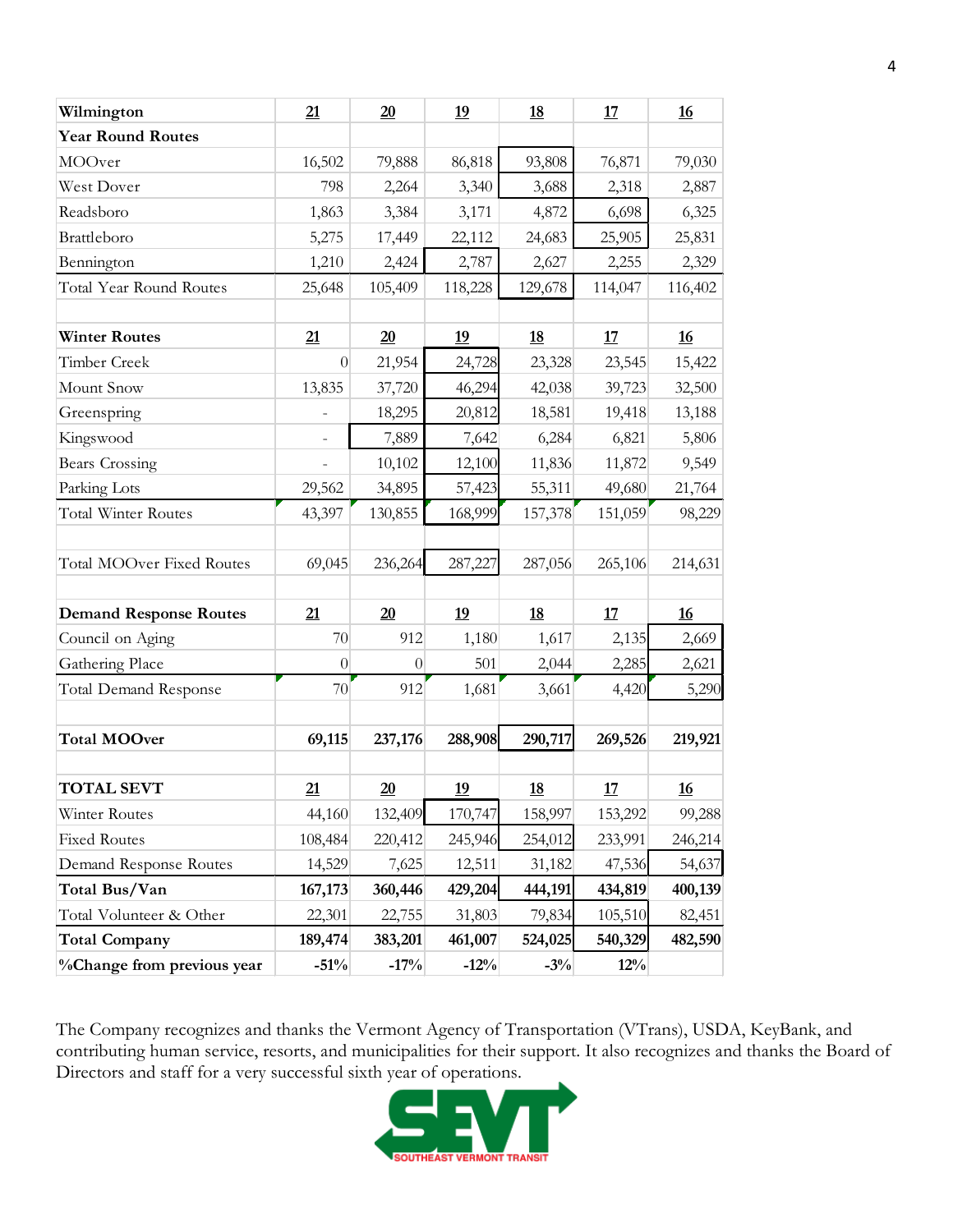## Southeast Vermont Transit, Inc.

### Annual Meeting – January 8, 2022

## Report from the Board President

The COVID-19 pandemic continues to impact all public transportation systems. SEVT staff, drivers, clients, partners, State and Federal Agencies remain vigilant in working with these conditions. SEVT, and other providers, have been able to utilize additional resources made available by State and Federal Agencies to continue public transit in the best methods and practices possible for health and safety of all parties involved. This incredible co-operation has allowed our service to continue and return previously cut services from a year ago. SEVT is grateful to all our staff, partners, and clients for trusting in our services we provide. Ridership, the hallmark of tracking service levels, has begun to recover primarily due to SEVT's reentry into Medicaid service.

SEVT has completed the "rebranding" from two divisional "brands" to one "MOOver." Additional strides are ongoing to re-define websites and signage. Benefits have been realized with staff and equipment being able to seamlessly move throughout the SEVT service area. The SEVT Board investment in capital equipment with the immense help of our State and Federal partners is hampered by the ability of vendors to fill our order. SEVT has not only returned to full service but continues to expand service.

Federal and State grants require twenty or fifty percent match depending on the grant's use. Our private contributions from businesses remain our highest grant matching sources. The pandemic had resulted in temporary loss of contracted service and advertising revenue. Fortunately, these resources have returned in the current fiscal year. There has been no increase in amounts provided by towns. The pandemic has also resulted in some 100% grant funds to replace traditional matching grants! These funds recovered what was anticipated to be an FY21 operating deficit. The budget process for FY23 will begin shortly and the State and Federal funds are anticipated to decrease.

SEVT would not be able to provide the level of service we do if not for our employees. We are grateful for the efforts they all make in little and not so little ways! SEVT staff are remarkable individuals that continue to "do what it takes" to meet the needs of our clients. I am sure the board has the same appreciation of their efforts.

I want to acknowledge Ross McDonald and Tim Bradshaw for their endless support of SEVT. They remained as flexible as possible within the definitions of grant fund uses. They, and all partners, remain committed and co-operative to assisting SEVT in providing transportation services.

VTRANS is performing a comprehensive review of SEVT, Inc. as part of State and Federal processes. The Board of Directors is presently undertaking updating the CEO Job Description and Company By-Laws. Both tasks are hoping to be completed soon. I want to recognize the commitment and value of all the past and present board members for volunteering their time and talents to the service of SEVT, Inc.

Respectfully submitted, Willis D. "Chip" Stearns II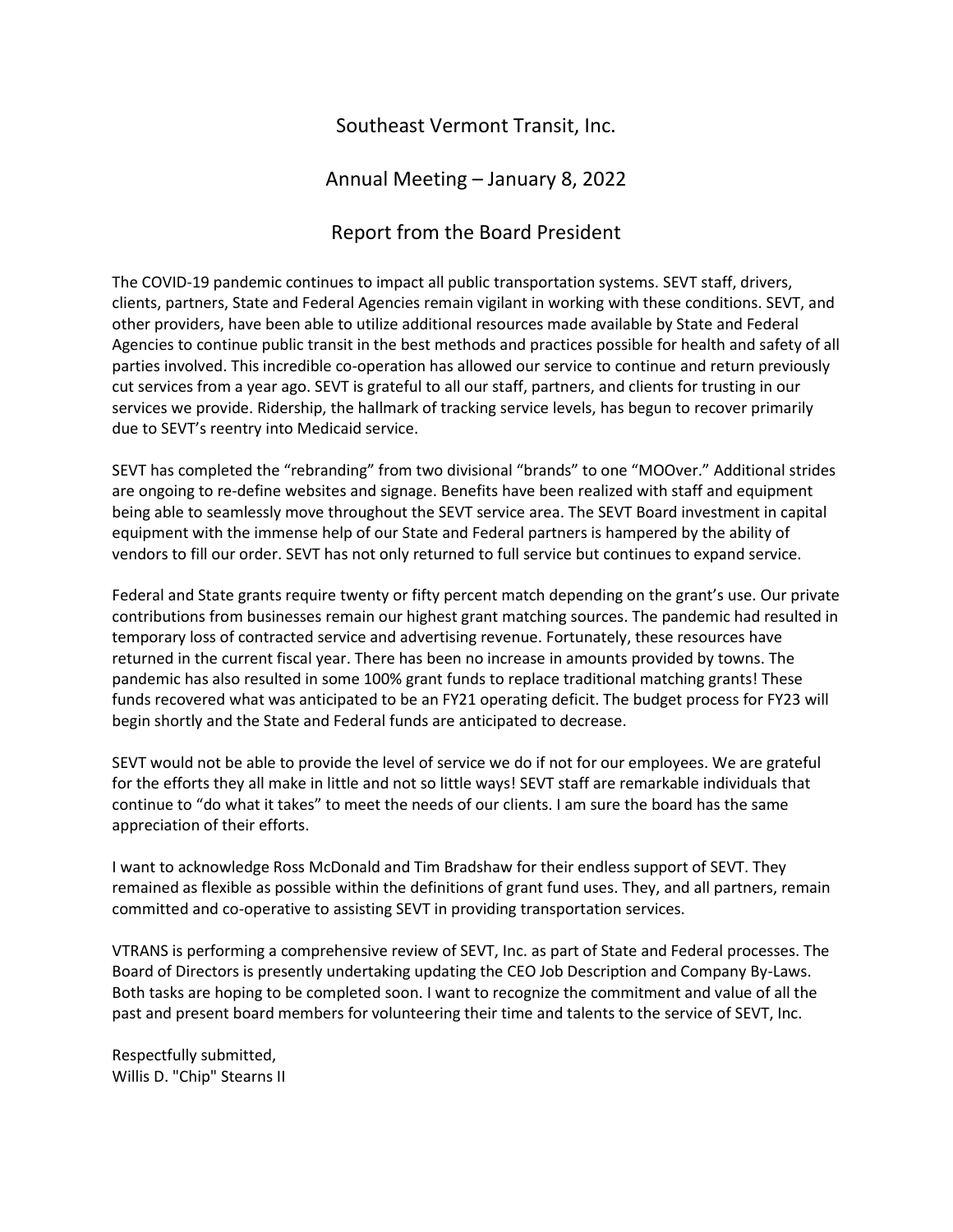### **Annual Meeting, January 2022, SEVT Financial Report**

In general, SEVT does well with the revenues that are available, with a shortfall in the area of local match in FY21 due to the pandemic. The Federal and State shares amount to 80-90%, with the expectation that SEVT will make up the difference. While increasing local share has been a goal of SEVT, through CEO Randy Schoonmaker's efforts to generate additional revenues from sponsorships and direct requests to local communities within SEVT service areas, plus routes with ski businesses, it has been slowed with the advent of a pandemic (COVID-19). One bright spot this year is adding a new route with Stratton Mountain Resort and resuming routes with various resort condo associations in the Mount Snow region.

CEO Randy Schoonmaker describes FY21 as "a perfect storm" impacted by the pandemic, with a loss of \$205,000 of local match income for routes SEVT did not operate; labor and health care costs increased when we re-joined the Medicaid program, resulting in a classification as an "Applicable Large Employer" (ALE) under the Affordable Care Act. We expect a return to a more predictable finance year in FY22.

In FY21 debt to revenue for our local share was 29%, largely because of COVID. This year the revised budget with returning HOAs and Stratton places it at 13.4%. Local share is expected to go from \$423,212.38 in FY21 to \$921,471.00 in FY22. In FY21, debt to revenue from operations is 2.3%, and we expect it to be 1.7% for FY22. Salaries and benefits in FY21 are 54.1%, while FY22 will increase to 60.6%; Medicaid service, HOAs, Stratton Mtn., and expanding employee eligibility as an ALE contribute to this increase. In FY22, SEVT is under budget in the area of health benefits for the first 6-months because of hiring delays, turnover, and a 90-day waiting period.

As we examine labor costs more closely and its impact on the SEVT budget, in FY21 wages increased by 2% while continuing the \$3.00 per hour hazard pay that began in FY20. In FY22 we agreed to level-fund the hazard pay into wages, and then a 0.8% adjustment mostly going to Rockingham employees who experienced a lower-than-average hourly rate. We then raised the winter season rate for Wilmington drivers to \$25.00 per hour, which is a 10% increase for four months of the year (3.33% annually). Most wage increases in FY22 were offset with a remaining balance of \$39,000 from our sign-on bonus program that was originally included in the board approved budget, but was cancelled in lieu of pay increases. Health insurance rates increased 6.2% in calendar year 2021, and 2.1% for 2022. All other benefits posted no increases. SEVT budgeted a projected 7% increase in health, and 4% for dental, vision & life for the second half of FY22 – a normal practice, since our budget is based on a fiscal year and health insurance is set by calendar year. The results of the wage increases and expanded health insurance benefits were staff retainment and the addition of enough drivers to fully restore all routes, plus add the new Stratton route.

In a recent SEVT Board meeting with VTrans officials (Ross MacDonald and Tim Bradshaw) in attendance, they brought to the Board's attention that recent inflows of additional capital funds extended from the state may have been better spent on debt reduction. SEVT debt is in the form of four long-term debt obligations that amount to \$1,667,957; two mortgages have a 30-year maturity that will retire in 2046 on the Wilmington property. In addition, cash flow has been a concern with expenses exceeding federal and state monies. SEVT will receive \$100,000 in FY-22 from the state for mortgage assistance, which is greatly appreciated.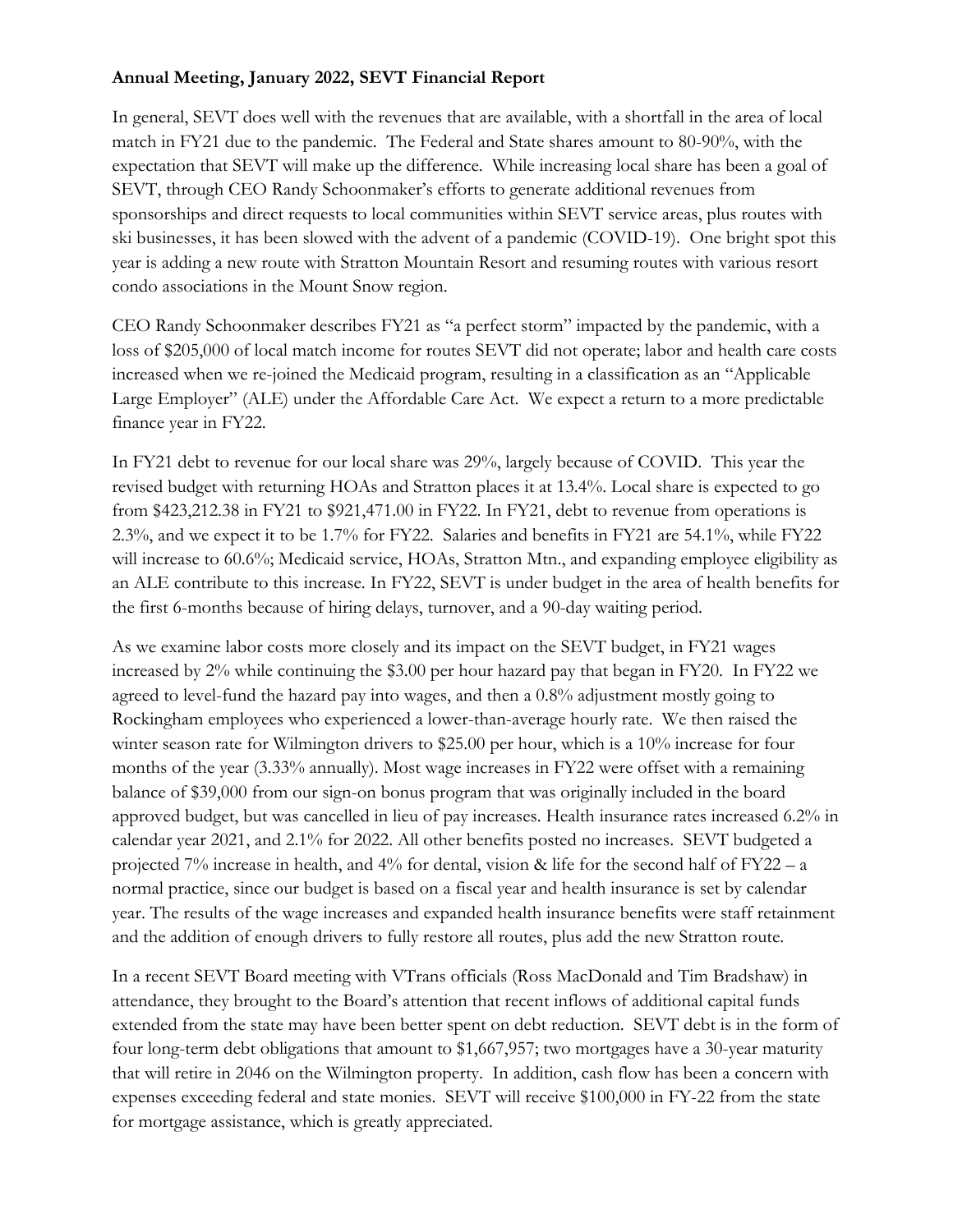SEVT sought and received approval from VTrans to spend down state funds on the capital projects listed:

| DPF & Injector cleaning machine   |                   | $= $7,076.25$    |                 |
|-----------------------------------|-------------------|------------------|-----------------|
| Bus roof snow removal scraper     |                   | $=$ \$20,550.00  |                 |
| Plow Truck                        | $=$ \$            | 42,205.00        |                 |
| Sander                            |                   | $=$ \$7,747.00   |                 |
| Snow Plow                         | $=$ \$            | 9,635.00         |                 |
| Bus #F9 $\&$ #F10 grant shortage  |                   |                  | $=$ \$13,066.00 |
| Security Cameras - Rockingham     |                   |                  | $=$ \$ 5,749.98 |
| Finish Bus Wash - Rockingham      |                   |                  | $=$ \$40,989.81 |
| LED lighting Rockingham Bays      |                   |                  | $=$ \$20,750.01 |
| Construction in excess of earmark | $=$ $\frac{1}{2}$ |                  | 625.00          |
| <b>Total Paid by State Ops</b>    |                   | $=$ \$168,394.05 |                 |

While VTrans is not in the business of micro-managing SEVT, there is concern that SEVT has no reserves (i.e.: 4-6 weeks) and is routinely in a cycle of short-term borrowing. Their preference would have been for SEVT to use the funds above to reduce debt. The CEO agreed, had we known of this concern at the time we would have done so. VTrans would like to see improvement in debt reduction and line of credit use which SEVT will work toward moving forward. The point was made that these additional state funds will not always be there and cannot be relied upon.

In addition, SEVT completed \$999,600.00 worth of capital projects of which \$130,528 were State funded and \$112,741 local match funded. Also, SEVT expended \$547,615.77 of the Rockingham Building Earmark (Federal 74%), \$143,389.66 was state funded.

What impacts do we expect to see in the short-term and long-term on SEVT's financial picture? As the pandemic continues to linger, there are known and unknown effects from COVID surges that remain a safety concern for employees and our ridership. As inflation takes hold, now over 6%, the Federal Reserve Bank moved their initial forecasting from temporary to something more lasting, tied to the supply chain problems. SEVT anticipates that new bus deliveries will be delayed. However, SEVT expects continued Federal support on operational costs to offset declining state funding. SEVT anticipates continuing labor challenges and a competitive hiring market for CDL drivers in our region.

In FY21, mortgage payments (\$123,833.64) and capital match payments (\$112,741.02) accounted for 56% of our local match income of \$423,212.38. For FY22 our local match is budgeted to grow to \$921,471.00 due to the resumption of HOA service, doubling of the sponsorship income, and the addition of the Stratton route. As a result, FY22 mortgage payments of \$123,833.64 and capital match payments of \$165,417.00 will only account for 31.4% of our local match income. Capital match increase for FY22 includes the anticipated delivery of nine new vehicles.

Respectfully,

Scott A Tucker, SEVT Treasurer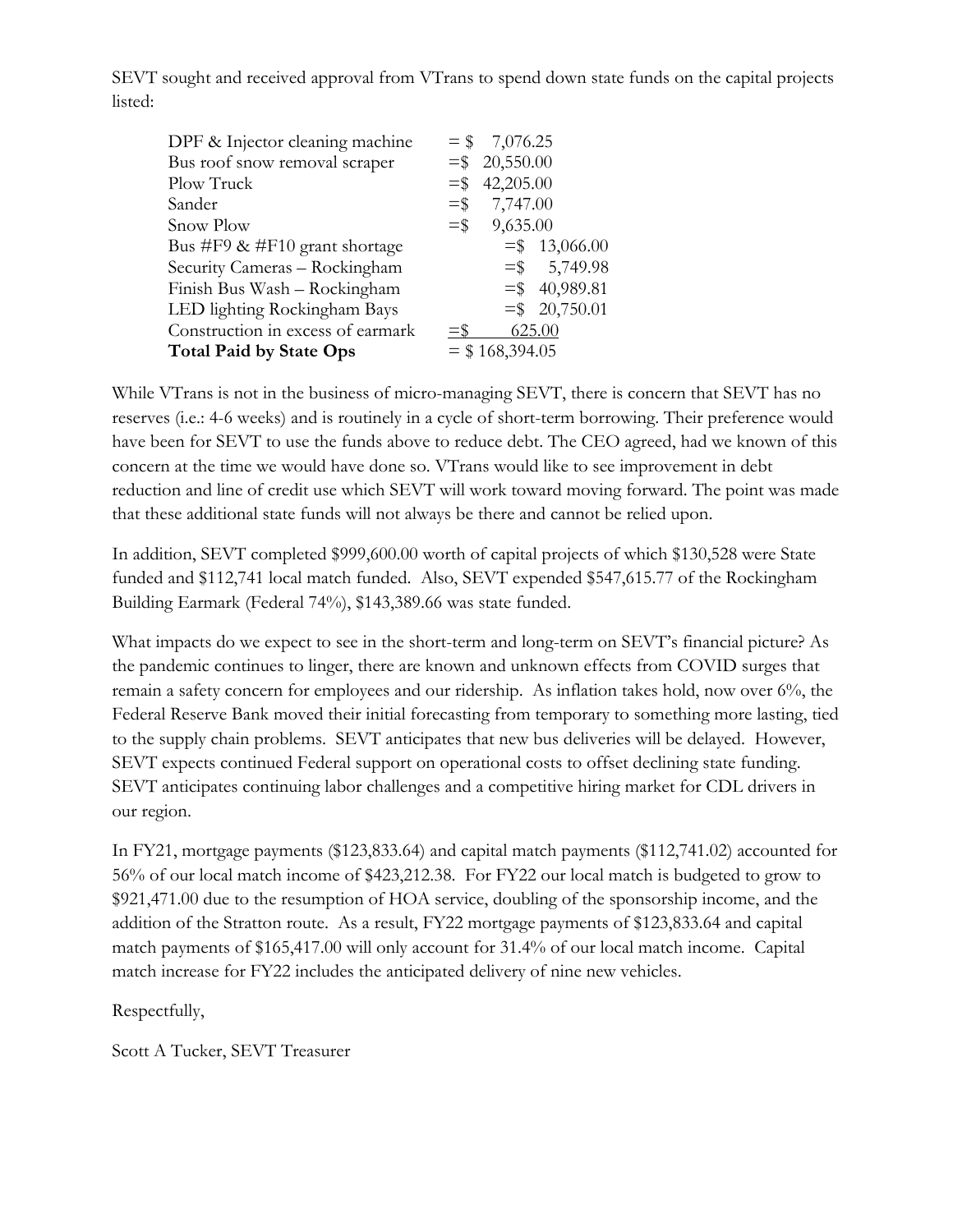Minutes of the 2021 Annual Meeting Southeast Vermont Transit Board of Directors January 12, 2022 5:04pm Via Video

President Chip Stearns called the meeting to order at 5:04 pm. Those in attendance and constituting a quorum were as follows:

**Board Members:** Chip Stearns, Scott Tucker, Seth Boyd, Joel Bluming, Randy Capitani, Dave Moulton

**Staff Present:** Christine Howe, Randy Schoonmaker, Keith Johnson **Guest Present:** Tim Bradshaw and Ross MacDonald, VTrans **Public Guests:** Colin Bratton, Windham Regional Commission

**Public Input:** None

**Election of Board Members**: Randy C would like to move over this until we have the bylaws in place based on input. Randy S stated that we can elect officers, while waiting for board member elections.

**Election of officers** Chip offered to keep the officers in place that are already in place. Scott respectively declined Treasurer. Joel questioned the two previous members not being on the board any longer. Randy C explained that since we are reviewing bylaws we are on hold until that is complete. Ross asked Chip why the two board members were not extending their terms pending the bylaw changes. Discussion ensued regarding previous conversations and emails. Randy S explained that counsel confirmed that members could not stay on the board when the term is over, and therefore we followed counsel's advice. Until the bylaws are finished we cannot offer towns seats. Randy reviewed all the other transit providers bylaws and we had talked about increasing size of the board, have RPC's on the board and have majority of board seats include towns served. The next question is how to select towns and candidates. Discussion ensued regarding board member selection. Chip asked the board to return to election of officers as this is on the regular meeting agenda.

**Chip presented a slate as follows: President** Chip Stearns **Vice President** Seth Boyd **Treasurer** Randy Capitani **Secretary** Joel Bluming

**Motion 1:** Scott moved the question, Joel seconded, Motion passed 6-0

**Committee appointments and dissolutions: Finance and Administration**; Chip Stearns and Randy Capitani